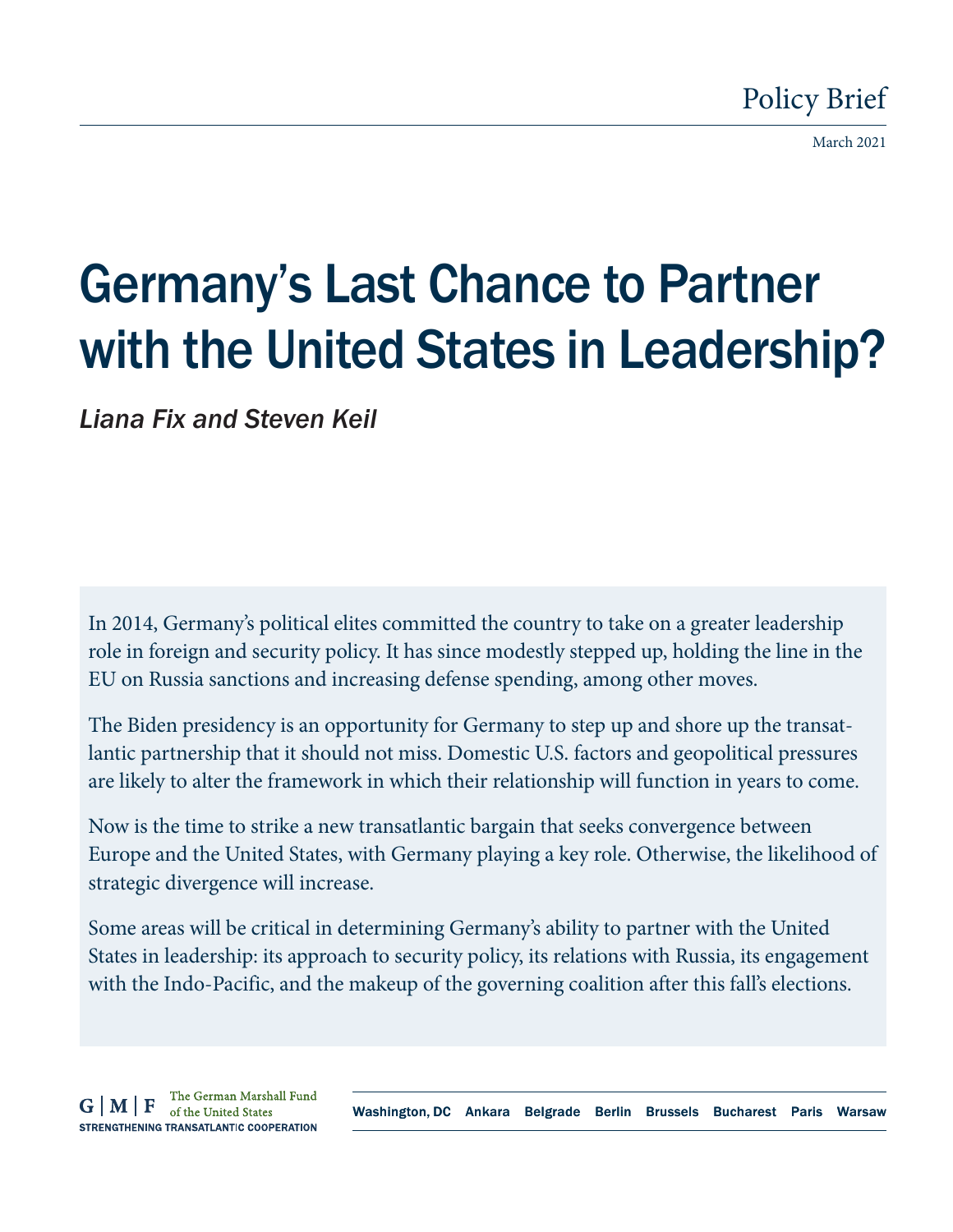After a tumultuous period in transatlantic relations, President Joe Biden stated at this year's Munich Security Conference that "America is back." Given his career of transatlantic engagement and his deep commitment to Europe, Biden's presidency provides a window for Germany to step up and deliver its longheld intention to assume more responsibility for its and Europe's security—one that it should not miss and is unlikely to see again soon. In light of pressures facing U.S. foreign policy and changing geopolitical realities, future administrations may engage Europe differently—through benign or intentional neglect. This could be Germany's best, and perhaps last chance, to be a partner in leadership with a U.S. administration that is rooted in the experience of  $20<sup>th</sup>$  century transatlanticism.

Now is the time to strike a new transatlantic status quo that seeks convergence between Europe and the United States, with Germany playing a key role. In the run-up to the parliamentary elections scheduled for September, it is crucial that German policymakers find concrete ways to pursue an ambitious agenda in the interest of the country, Europe, and the transatlantic partnership. If the current opportunity is missed, the likelihood of strategic divergence between Germany (and Europe) and the United States will only increase as geopolitical forces pull at a common transatlantic approach. This, in turn, would undermine the very framework for Germany's foreign and security policy.

For nearly a decade, Germany's debate on foreign and security policy has revolved around questions of responsibility and leadership. As traditional concerns of other countries about its dominance in European politics diminished, they were replaced by collective frustration with its reluctance to lead—particularly in security policy. Much of Europe has by now internalized the well-known line from Poland Foreign Minister Radek Sikorski in 2011 that he feared German power less than German inactivity. Addressing the Munich Security Conference in 2014, then President Joachim Gauck, Foreign Minister Frank-Walter Steinmeier, and Defense Minister Ursula von der Leyen articulated Germany's intention to take on greater foreign

and security policy responsibility, which became known as the Munich Consensus. From driving sanctions toward Russia to increasing defense spending, Germany has since modestly stepped up, but with a mixed track record.

*For nearly a decade, Germany's debate on foreign and security policy has revolved around questions of responsibility and leadership.* 

The last four years have made such efforts even more challenging. Donald Trump's presidency shook the foundations of Germany's foreign and security policy, creating a real dilemma for Berlin. After decades of caution and restraint, the country's political elites were converging on a stronger German leadership role in foreign and security policy in the years prior to Trump's election. Yet, the institutional order within which Germany was able to exercise leadership—the transatlantic alliance and the European Union—was at risk of crumbling away.<sup>1</sup> Trump's presidency precipitated an increasingly fractured relationship with the United States. Although Trump's attitude to several European nations as well as the EU was difficult, his most acerbic rhetoric was reserved for Germany. While his administration's criticism that Germany needed to do more was not new, the tone and tenor came as a shock and caused whispers in Berlin that Washington may not be as interested in the country's and Europe's security as it once was.

Around the same time, the United Kingdom—one of Europe's most capable foreign and security policy actors—formalized its departure from the European Union. As a result, the dynamics between Germany and France have become central in catalyzing EU efforts. In some policy areas, this has worked, with the agreement on the coronavirus recovery fund as a prominent example. But in the security domain, this

<sup>1</sup> Liana Fix and Steven Keil, [Berlin's Foreign Policy Dilemma: A Paradigm](https://www.brookings.edu/research/berlins-foreign-policy-dilemma-a-paradigm-shift-in-volatile-times/)  [Shift in Volatile Times](https://www.brookings.edu/research/berlins-foreign-policy-dilemma-a-paradigm-shift-in-volatile-times/), The Brookings Institution, February 2017.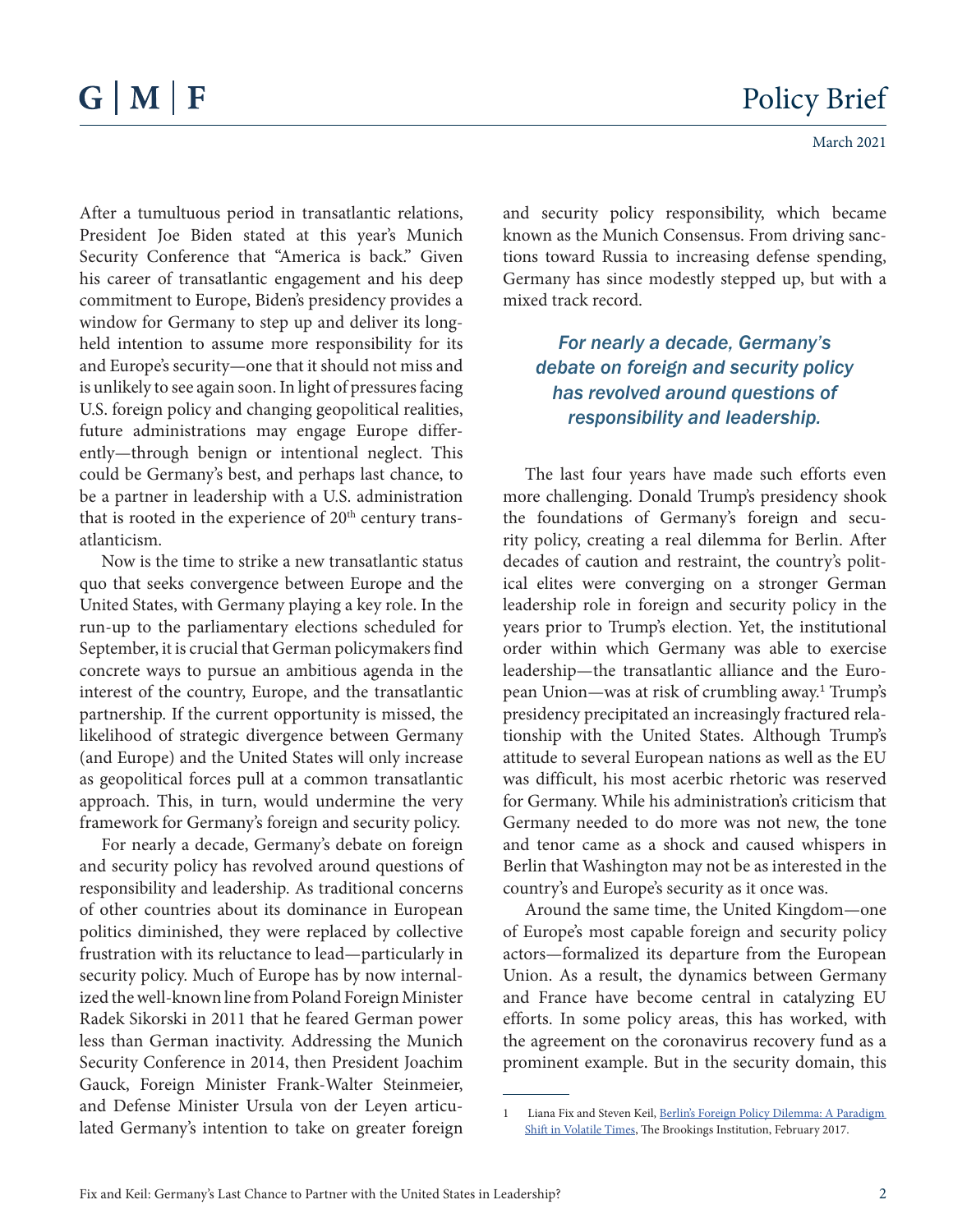has complicated developing more ambitious efforts, particularly as France seeks a more forward-leaning security role for the EU than Germany does and considers the possibility of a post-American European security architecture.

Biden's presidency is the time for Germany to demonstrate that it can shape the new geopolitical reality jointly with the United States, and lead in Europe. Here, three issues are of central relevance: the development of Germany's security policy, its relations with China and Russia, and the contours of its foreign policy after Chancellor Angela Merkel leaves office. How each of these issues unfolds will have long-term ramifications and influence whether Germany will finally fulfill the aspirations of its Munich Consensus.

# The Evolution of Germany's Security Policy

When Germany's policymakers agreed on the Munich Consensus in 2014, the security landscape was shifting significantly. The United States was going through the process of drawing down its forces in Europe, Ukraine's Revolution of Dignity was in full swing, the Syrian civil war entered its third year, and Islamic State was ravaging large swaths of northern Iraq and parts of Syria.

Facing this reality, Germany committed at the 2014 NATO summit in Wales to increase its defense spending with the aim of reaching 2 percent of GDP and it agreed to lead a NATO battlegroup in the Baltic states as part of the alliance's Enhanced Forward Presence. While it still lags significantly on the 2 percent commitment, the change in real terms is significant. Germany's defense expenditures reported to NATO rose from around €34 billion in 2014 to €51.4 billion in 2020.<sup>2</sup>

Germany has also supported the EU training missions in Somalia and Mali as well as contributed to the Resolute Support Mission in Afghanistan. It has also participated in the training and equipping of Kurdish forces in Iraq, starting in 2014, in their

campaign against Islamic State, and it joined the U.S.-led global coalition to defeat the group in 2015. This was no small shift in approach as both decisions were approved by the Bundestag without the UN Security Council mandate traditionally required for such measures.

In 2019, Germany proposed instituting a safe zone in Syria, but its failure to get the United States and other allies to agree underscored the limits of its leadership in security policy absent more military capability. It has also tried to play a more meaningful role in Libya, hoping to pave a path to a ceasefire. These efforts culminated in a summit in early 2020 in Berlin, but—while Germany has participated in efforts to enforce an arms embargo—the conflict has raged on.

As Germany tried to take on a greater security policy role, the institutions buttressing this process particularly the transatlantic alliance—grew increasingly volatile. Trump's ire directed toward NATO and Germany—from his comments that "we are getting ripped off by every country in NATO" to singling out the country on multiple occasions—brought concerns about the U.S. commitment to Europe to the fore. This prompted fundamental questions in Germany about the character of U.S. foreign policy and the resiliency of the transatlantic partnership. Even as Biden has reversed course on some issues, like the withdrawal of U.S. troops from Germany, some lasting damage is likely to remain.

The discussions around the Intermediate-Range Nuclear Forces treaty, and nuclear weapons more broadly, is a case in point. The treaty prohibited the development of such weapons by the United States and Russia. After continual violations by Russia, the United States decided to withdraw from it in 2019. Germany and other NATO members eventually came to support the U.S. position, but the way in which the decision was first announced caught them off-guard. For Germany, this also stoked a renewed debate about the stationing of U.S. nuclear forces in the country and Berlin's role in the NATO nuclear-sharing agreement. Last year, the parliamentary group leader of the Social Democratic Party, Rolf Mützenich, called for

<sup>2</sup> Leah Carter, "Germany reports record €53 billion in NATO defense [spending,](https://www.dw.com/en/germany-reports-record-53-billion-in-nato-defense-spending/a-56491017)" Deutsche Welle, February 7, 2021.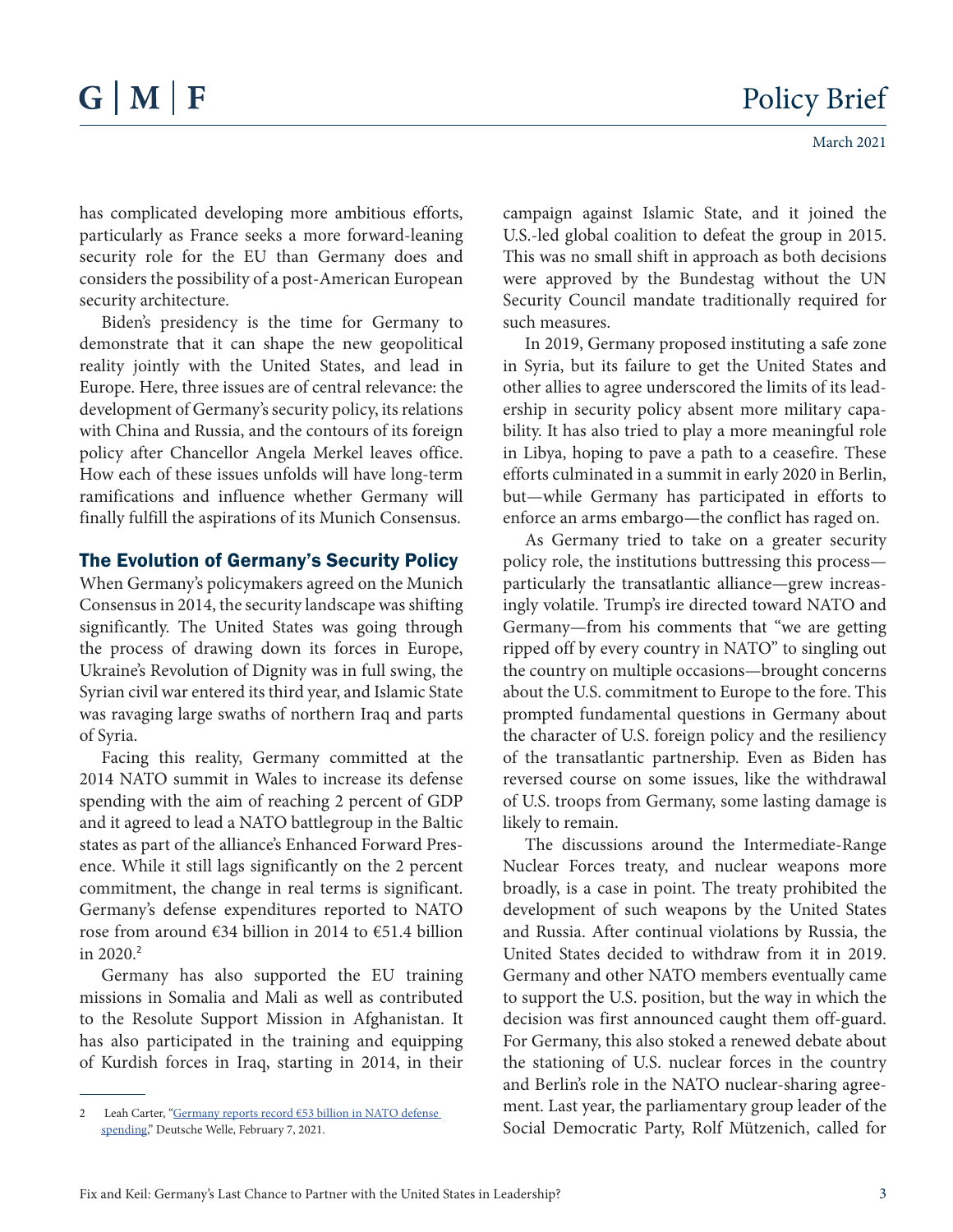the removal of U.S. nuclear forces from the country. Foreign Minister Heiko Maas, who is from the same party, countered that Germany would not unilaterally do so.<sup>3</sup> But, since this position is shared by the Greens and resonates with the German public, it is likely to become part of the foreign policy debate during the elections campaign and beyond. Such a decision would have significant implications not only for NATO, but also for how the United States and other European nations perceive Germany's security policy. The fact that the discussion has risen to such prominence illustrates the complexity Germany's leaders are facing in security policy, caught between domestic and international expectations, and dealing with the aftermath in transatlantic relations of four years of Trump.

# *The memories of uncertainty during the Trump presidency are now built-in in the transatlantic dynamic, and they have impacted the policy and public discourse in Germany.*

These tension trickle down into Germany's defense procurement discussions, particularly when it comes to the replacement of its nuclear-capable Tornado fighter-jet fleet. A decision has been made to replace them with a new-generation, Franco-German fighter jet. But these will not be ready until 2040, while the current fleet of Tornados need to be replaced after 2030. An interim solution must be found to ensure Germany can continue to contribute to the NATO nuclear-sharing agreement. Here, the broader skepticism in public discourse complicates meeting specific procurement needs and Germany's choices are limited. It has decided not to purchase the nuclear-capable U.S. F-35 and other options are not yet certified to carry a nuclear payload.

With the Biden administration now in place, those in Germany who over the previous four years

predicted there would be brighter days in the transatlantic relationship feel vindicated. Despite the feeling of strategic estrangement with the United States during the Trump presidency, many German officials and experts held firm to Washington's key role in German and European security and described the transatlantic discord as temporary.<sup>4</sup> Germany was cautious of calls for greater European autonomy from the United States in security policy and risked a split with France on this issue. For instance, President Emmanuel Macron publicly said he profoundly disagreed with Germany's Defense Minister Annegret Kramp-Karrenbauer's claim that "Europeans will not be able to replace America's crucial role as security provider."<sup>5</sup> These differences have not disappeared. They will remain a feature of the transatlantic dialogue as Germany navigates its role in security policy.

The memories of uncertainty during the Trump presidency are now built-in in the transatlantic dynamic, and they have impacted the policy and public discourse in Germany. The question remains present as to whether the transatlantic commitment of the Biden administration is a return to normalcy and can be built upon, or whether it is the exception to a new rule of transatlantic divergence. While there is reason to believe relations between the two countries will be smoother in the coming years, differences on critical issues like China and the Nord Stream II pipeline still signal difficult days ahead. Biden's approach will also be to ask for more leadership from Germany, to push it for less ambivalence on key issues of geopolitical importance, and to seek for it to share a greater amount of the security and defense burden in and around Europe. While the tenor and tone of the relationship has significantly changed already, much of

<sup>3</sup> Deutsche Welle, ["Heiko Maas against unilateral removal of nuclear](https://www.dw.com/en/heiko-maas-against-unilateral-removal-of-nuclear-weapons-from-germany/a-51362754)  [weapons from Germany,](https://www.dw.com/en/heiko-maas-against-unilateral-removal-of-nuclear-weapons-from-germany/a-51362754)" November 22, 2019.

<sup>4</sup> Annegret Kramp-Karrenbauer, "[Four Game-Changing Challenges](https://carnegieendowment.org/2020/10/06/four-game-changing-challenges-facing-transatlantic-security-pub-82852)  [Facing Transatlantic Security](https://carnegieendowment.org/2020/10/06/four-game-changing-challenges-facing-transatlantic-security-pub-82852)," in Erik Brattberg and Dan Baer (ed.), [Reimagining Transatlantic Relations](https://carnegieendowment.org/2020/10/06/reimagining-transatlantic-relations-pub-82848), Carnegie Endowment for International Peace, October 2020.

<sup>5</sup> Hans von der Burchard, Joshua Posaner, and Jules Darmanin, "Berlin [stresses US ties after Macron knocks minister's pro-American op-ed,](https://www.politico.eu/article/emmanuel-macron-annegret-kramp-karrenbauer-defense-europe-strategic-autonomy/)" POLITICO, November 16, 2020.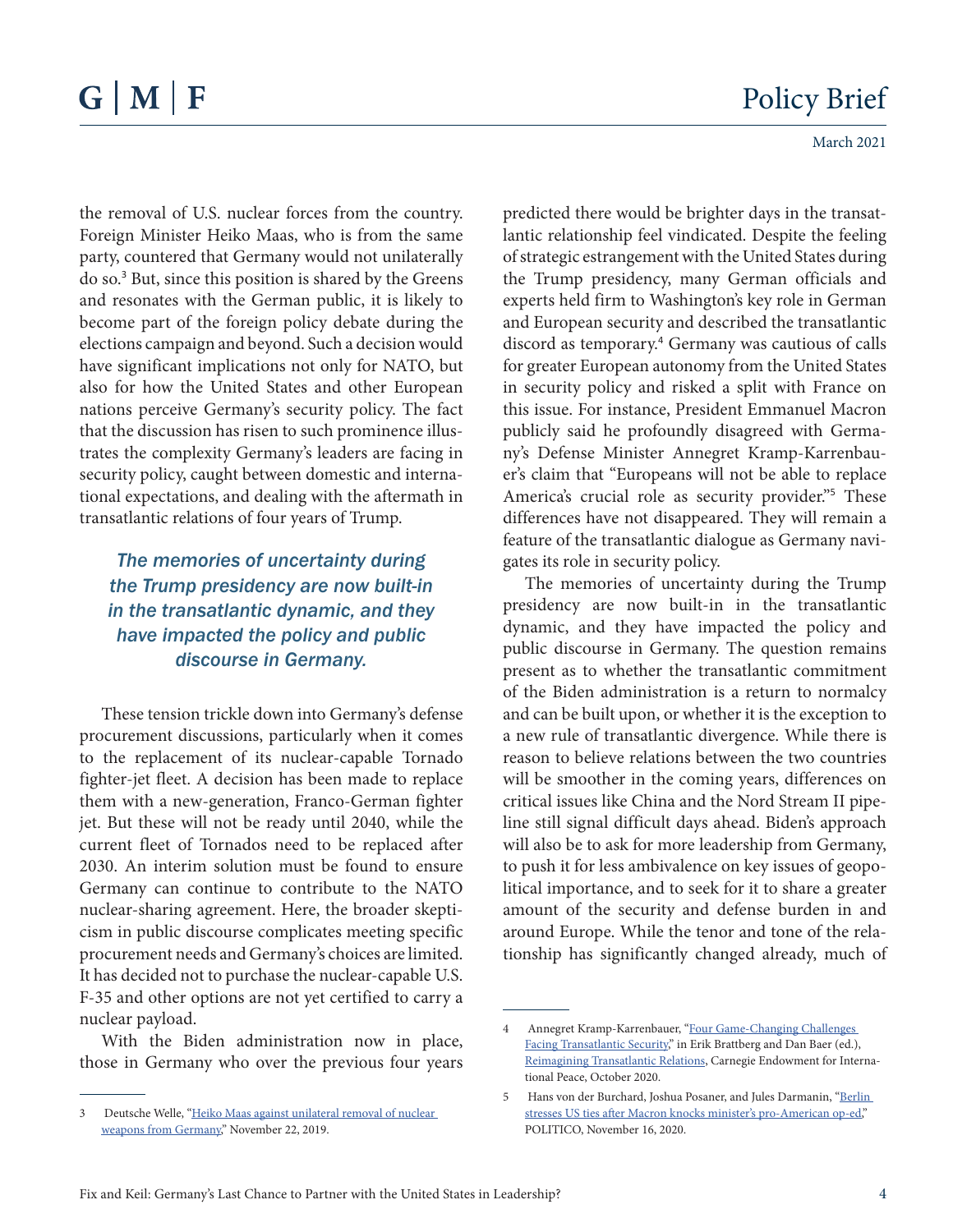the substance and the challenging topics remain on the table.

## The China and Russia Test Cases

Transatlantic coordination on China will be a defining element of Germany's cooperation with the Biden administration and a test case for its leadership ambitions. If competition between the United States and China will be the organizing principle of international relations for decades to come, Germany must shape a common European approach to the latter while coordinating with the former. This is particularly true given its role as China's largest trade partner in Europe. To be effective in this, its driving interests must move beyond trade and economics to include the systemic challenge Beijing poses. This also means being more outspoken about the human-rights situation in China.

Germany was in a relatively comfortable position vis-à-vis China over the last four years. Trump's approach to China was widely perceived by policymakers as overly aggressive and hostile. For Germany, this justified a balancing act and hedging became the primary principle of its policy.<sup>6</sup> The Biden administration will work more closely with Europe while retaining a tough line on China. In this context, the differences in the U.S. and German positions will be apparent. Being tough on China has become one of the rare bipartisan positions in U.S. politics, but the debate in Germany and Europe is slowly and fitfully catching up. This was reflected in the EU's 2019 strategic outlook document that describes China as simultaneously a partner, an economic competitor, and a systemic rival,<sup>7</sup> but it also demonstrated the EU's difficulties in taking an unambiguous stance on China.

The EU-China Comprehensive Agreement on Investment (CAI) is a key example of this. Negotiated for seven years, its sudden conclusion at the end of 2020—reportedly due to China's wish to wrap up

the negotiations before Biden took office<sup>8</sup>—failed to convince skeptical European countries and surprised the United States. Germany pushed the agreement through during the last stretch of its EU Council presidency, despite signals from Biden's incoming national security advisor that the new administration would like to closely coordinate with the EU on the issue.<sup>9</sup>

For the EU, the CAI reflects hopes that this kind of engagement can influence China to act more responsibly within the existing international order—similar to hopes about its accession to the World Trade Organization, which were eventually disappointed. It also reflects the "My way" approach described last year by High Representative for Foreign Affairs and Security Policy Josep Borrell, in which the EU should shape its approach toward China independently from the United States.<sup>10</sup> In this regard, some view the investment agreement as an expression of European strategic autonomy.

# *Germany must decide whether it will maintain a primarily economic interpretation of its China policy.*

Germany must decide whether it will maintain a primarily economic interpretation of its China policy (and if that will be apart from the United States) or if it will broaden the scope of its approach to address the geopolitical and systemic challenge that China represents. A first sign of the latter is that Germany and other EU members, notably France and the Netherlands, have broadened their focus beyond China to the Indo-Pacific. Last year, Germany also adopted Indo-Pacific guidelines that reflect awareness about the need to diversify relations beyond China and a willingness to engage with countries in the region that

<sup>6</sup> Noah Barkin, ["What Merkel Really Thinks About China – and the](https://foreignpolicy.com/2020/12/31/what-merkel-really-thinks-about-china-and-the-world/)  [World](https://foreignpolicy.com/2020/12/31/what-merkel-really-thinks-about-china-and-the-world/)," Foreign Policy, December 31, 2020.

<sup>7</sup> European Commission, EU-China - A strategic outlook, March 12, 2019.

<sup>8</sup> Ishaan Tharoor, ["The awkward timing of Europe's deal with China,](file:///C:\Users\skeil\AppData\Local\Microsoft\Windows\INetCache\Content.Outlook\S1R9DD6U\The%20awkward%20timing%20of%20Europe’s%20deal%20with%20China)" Washington Post, January 5, 2021.

<sup>9</sup> Jake Sullivan, "The Biden-Harris administration would welcome early [consultations with our European partners on our common concerns](https://twitter.com/jakejsullivan/status/1341180109118726144?lang=en)  [about China's economic practices](https://twitter.com/jakejsullivan/status/1341180109118726144?lang=en)," Twitter, December 21, 2020.

<sup>10</sup> Josep Borrell, [The Sinatra Doctrine: Building a United European Front](https://www.institutmontaigne.org/en/blog/sinatra-doctrine-building-united-european-front), Institut Montaigne, September 9, 2020.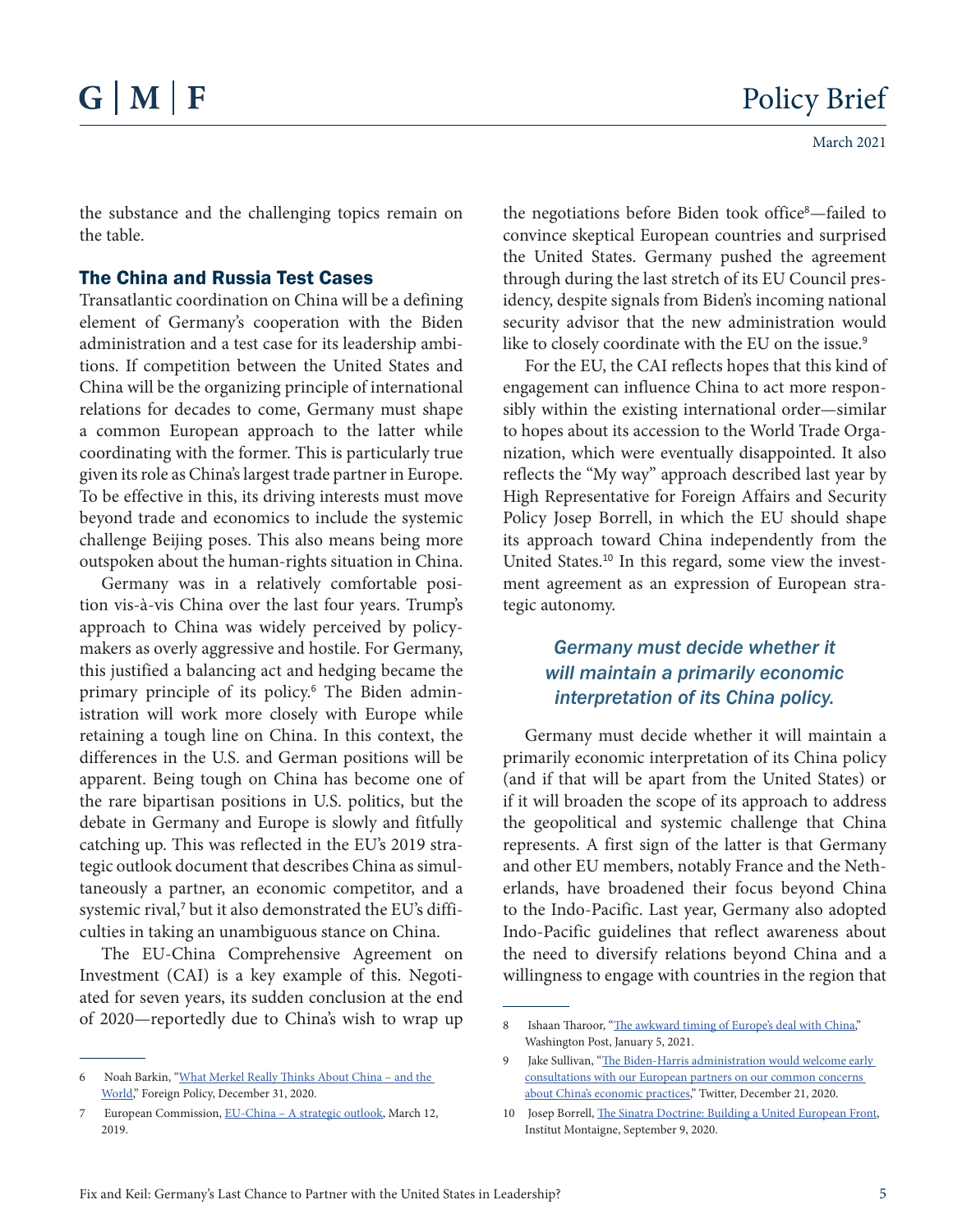feel pressured by Beijing's growing economic and military clout.<sup>11</sup> An EU equivalent might follow. Germany also plans to send a frigate to the Indo-Pacific to become a more visible actor in the region.

Before the CAI, the most problematic issue on the transatlantic agenda with China was the participation of Huawei in the 5G rollout in Germany and in other European countries. While Germany's new draft IT security law does not exclude Huawei individually and entirely, it now sets political hurdles for the access to 5G for any company. Depending on how it is enacted, it could demonstrate that Germany can take difficult decisions on China if necessary. But greater coordination on China is needed if Germany is to be a partner to the United States in leadership in a new geopolitical era.

# *While "change through rapprochement" still defines its China policy, any illusions in Germany about such a policy's effectiveness vis-à-vis Russia are long gone.*

While "change through rapprochement" still defines its China policy, any illusions in Germany about such a policy's effectiveness vis-à-vis Russia are long gone. Since the annexation of Crimea and the start of the conflict in eastern Ukraine in 2014, Germany has assumed an unprecedented leadership role in Europe on economic sanctions against Russia. Most recently, it welcomed Russian opposition politician Alexey Navalny in Berlin for treatment after his poisoning in Russia.

However, critics point to Nord Stream II as a core weakness of Germany's Russia policy, suggesting a contradiction or insincerity in its approach. Opposition to the project in the United States is bipartisan and Congress will continue to pressure Germany and to sanction companies related to the project. Provisions of the Protecting Europe's Energy Security Clarification Act (PEESCA) were included in the National Defense Authorization Act Congress enacted by overriding Trump's veto last December. The law expands the threat of U.S. sanctions to companies involved in testing, inspection and certification as well as ship services.<sup>12</sup> Sanctions introduced under PEESCA have targeted so far only Russian companies, which signals a willingness for compromise with Berlin. In response to this legislation, the German state of Mecklenburg-Vorpommern—where the pipeline arrives in Germany—has set up an environmental foundation, primarily financed by Gazprom, to finish the construction of Nord Stream II and to protect companies against sanctions.<sup>13</sup>

The European Commission and Eastern European governments have voiced harsh criticism of Nord Stream II, claiming it counters efforts to forge a common, diversified EU energy policy and threatens Ukraine's security. Critics argue that the pipeline will negatively impact the security situation there as Russia will no longer rely on Ukraine as a key gas transit country. Acknowledging Ukraine's financial losses in transit fees and the risk to its security, Merkel facilitated a short-term transit agreement between Ukraine and Russia in 2019.<sup>14</sup> However, the future of this agreement beyond 2024, when it expires, remains unclear.

The pressure the Trump administration put on Nord Stream II backfired in Germany. Rather than dissuading proponents, it reinforced a narrative that German and European sovereignty is at stake with the extraterritorial sanctions applied by the United States.<sup>15</sup> For its supporters, Nord Stream II is now not only an energy policy choice but a matter of principle. They also suggest that sanctions are simply a means

<sup>11</sup> The German Federal Government, Germany-Europe-Asia; Shaping the [21st Century Together](https://www.auswaertiges-amt.de/blob/2380514/f9784f7e3b3fa1bd7c5446d274a4169e/200901-indo-pazifik-leitlinien--1--data.pdf), September 1, 2020

<sup>12</sup> United States Congress, [H.R. 6395 - The National Defense Authoriza](https://www.congress.gov/bill/116th-congress/house-bill/6395/text?q=%7B%22search%22%3A%5B%22hr+6395%22%5D%7D&r=2&s=2)[tion Act for Fiscal Year 2021](https://www.congress.gov/bill/116th-congress/house-bill/6395/text?q=%7B%22search%22%3A%5B%22hr+6395%22%5D%7D&r=2&s=2), January 1, 2021 (enacted).

<sup>13</sup> Vera Eckert, ["Northern German state plans foundation to help complete](https://www.reuters.com/article/uk-germany-nordstream-foundation/northern-german-state-plans-foundation-to-help-complete-nord-stream-2-gas-link-idUKKBN29B1G7)  [Nord Stream 2 gas link](https://www.reuters.com/article/uk-germany-nordstream-foundation/northern-german-state-plans-foundation-to-help-complete-nord-stream-2-gas-link-idUKKBN29B1G7)," Reuters, January 6, 2021.

<sup>14</sup> Radio Free Europe/Radio Liberty, "Russia, Ukraine Reach Five-Year [Gas-Transit Deal](file:///C:\Users\skeil\AppData\Local\Microsoft\Windows\INetCache\Content.Outlook\S1R9DD6U\Russia,%20Ukraine%20Reach%20Five-Year%20Gas-Transit%20Deal)," December 31, 2019.

<sup>15</sup> Frankfurter Allgemeine Zeitung, ["Nord-Stream-Sanktionen nicht klar](https://www.faz.net/aktuell/wirtschaft/klima-energie-und-umwelt/bundestag-nord-stream-sanktionen-nicht-klar-rechtswidrig-16975042.html)  [rechtswidrig](https://www.faz.net/aktuell/wirtschaft/klima-energie-und-umwelt/bundestag-nord-stream-sanktionen-nicht-klar-rechtswidrig-16975042.html)," September 28, 2020.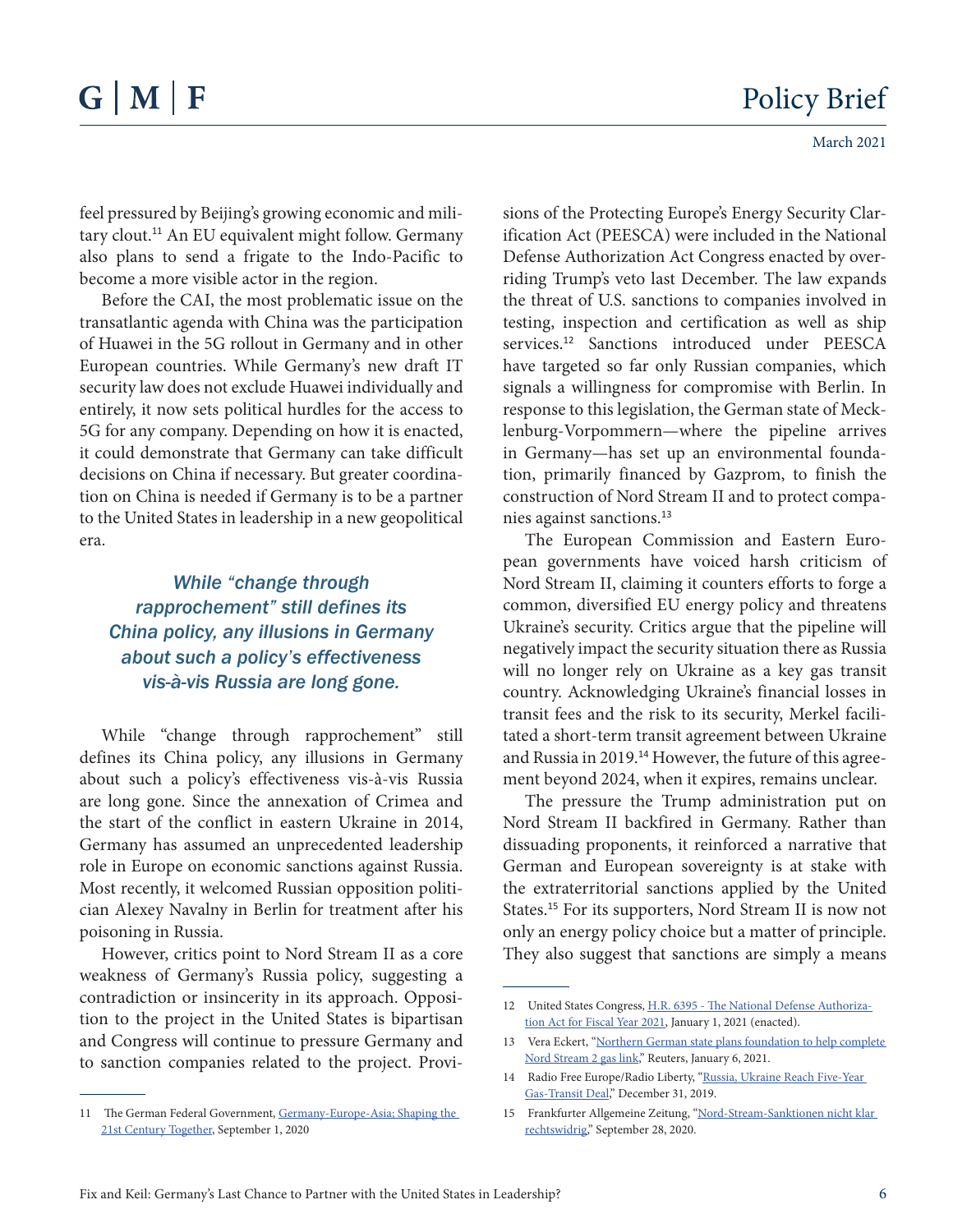to boost the United States' narrow interest around its liquified natural gas. The challenge for both governments is to find a way out of this impasse that takes into account how unpopular the project is with Democrats and Republicans alike in the United States as well as with many in Europe, and at the same time allows Germany to save face. Such a compromise could include political conditions linked to the servicing of the pipeline; for instance, a snapback mechanism that stops gas transit through it in case of further escalations in eastern Ukraine.

Another area where the United States and Germany, together with other European countries, should lead on Russia is cyber security. The cyberattack on the Bundestag in 2015 and the recent SolarWinds cyberhack on U.S. government agencies originated in Russia. There is clear convergence on the challenge posed by Russian cyber and espionage activities, and this should be a top priority. A robust transatlantic response mechanism is necessary to deter such attacks.

### German Public Opinion and the Elections

The Biden administration and the current government in Berlin have a few months to seek cooperation and convergence in these policy areas before Germany's elections in September. After this, the country will have a new chancellor for the first time in 16 years and there will be more questions around its foreign and security policy. In particular, will Merkel's successor seek to fulfill Germany's unrealized foreign policy ambitions? And what role will public opinion play in these policy discussions?

According to the most recent survey by the Körber Foundation in cooperation with the Pew Research Center, Germans are divided on the question whether Germany should become "more strongly involved" in international crises, with 44 percent saying they are in favor and 49 percent saying they prefer restraint.<sup>16</sup> Since 2014, these numbers have fluctuated only slightly. Respondents also say France remains Germany's most important partner, with the United States in second place—a position that was strengthened after Biden's election. However, 53 percent say that last November's election weakened their trust in U.S. democracy, and 51 percent say that Germany and Europe should become more independent from the United States. On the other hand, 45 percent still say Germany and Europe should continue to rely on the United States and 78 percent say the partnership will normalize during Biden's presidency.<sup>17</sup>

# *Foreign policy debates in the past have demonstrated that public opinion is malleable and can shift quickly if guided by clear political leadership.*

These numbers reflect a challenge and opportunity for a renewed transatlantic leadership. Foreign policy debates in Germany in the past have demonstrated that public opinion is malleable and can shift quickly if guided by clear political leadership that explains difficult decisions convincingly. Such polls signal the need for more public debate and clear messaging from German policymakers, not inaction. The next chancellor, in particular, will play a critical role in shaping this debate over the coming years.

The upcoming parliamentary elections are by far the most open in the last 16 years. Merkel's conservative Christian Democrats together with their Bavarian sister party (the CDU and the CSU) enjoyed high approval ratings at the beginning of the coronavirus pandemic, primarily due to Merkel's management of the crisis. By contrast, the Social Democratic Party (SPD), the other half of the current governing coalition, has not. The Greens have overtaken it as the second strongest party in polls, but the Greens are still wading through intra-party dynamics and have not yet decided their candidate for the chancellorship, unlike the SPD which picked Finance Minister Olaf Scholz. If

<sup>16</sup> Körber Stiftung, "[The Berlin Pulse: German Foreign Policy In Perspec](https://www.koerber-stiftung.de/en/the-berlin-pulse/202021)[tive,](https://www.koerber-stiftung.de/en/the-berlin-pulse/202021)" November 2020.

<sup>17</sup> Körber Stiftung, [The Berlin Pulse: German Foreign Policy In Perspective](https://www.koerber-stiftung.de/en/the-berlin-pulse/202021) 2020/21.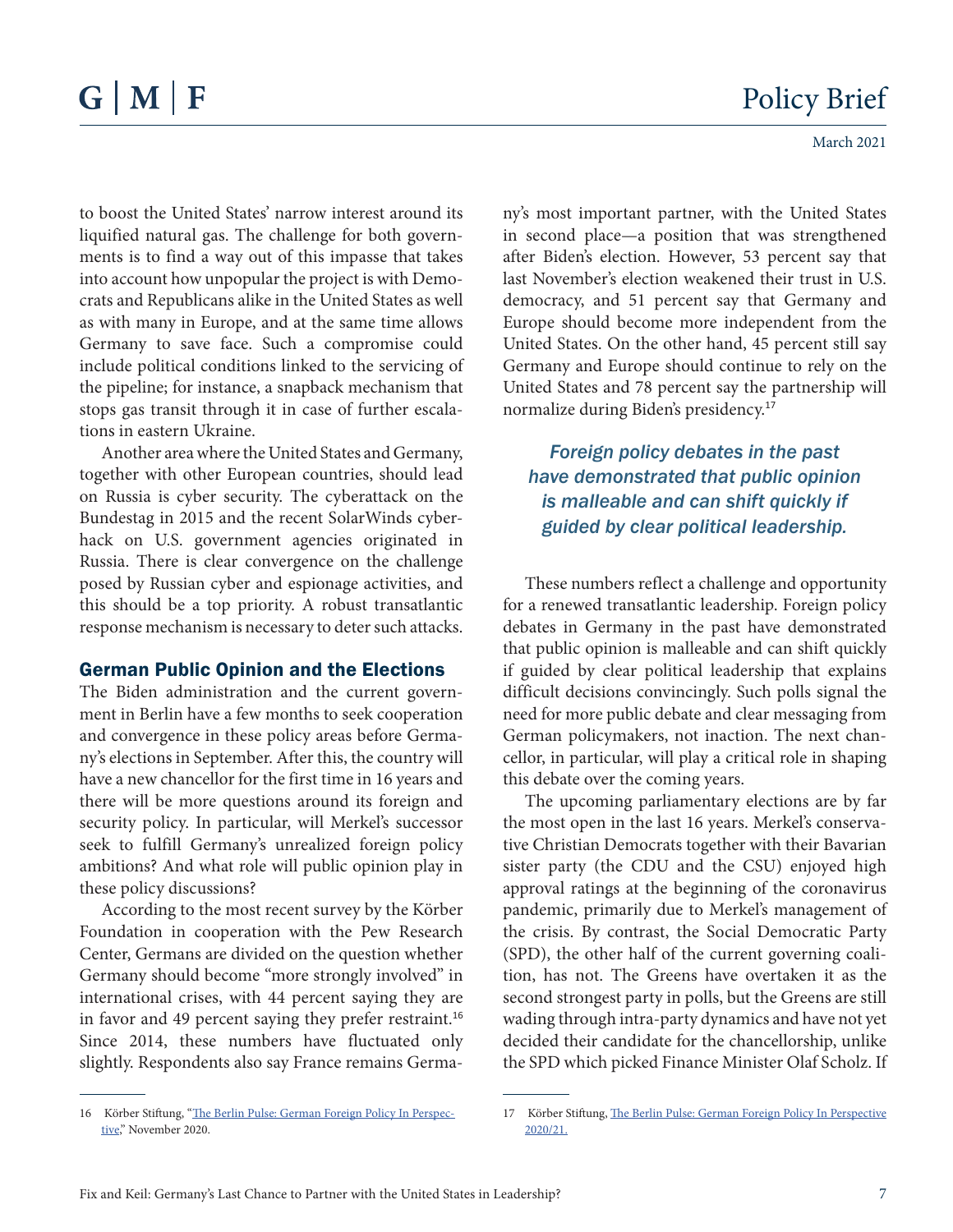the Greens were to end up as the second-largest party in the Bundestag in September—which is a possibility given current poll numbers—this would likely usher in a conservative-greens coalition government for the first time at the federal level. However, it is uncertain if the CDU/CSU can maintain their approval ratings once voters realize they are not voting for Merkel anymore. The prospects for such a coalition will also depend on the former's choice of candidate for the chancellorship. This will likely either be the recently elected CDU party chairman Armin Laschet or the Bavarian CSU party chairman Markus Söder.

# *If Berlin wishes to be more ambitious, exerting leadership in the domestic debate and convincing the public of difficult diplomatic and security choices will remain a crucial task, in particular for Merkel's successor.*

In foreign and security policy, the CDU/CSU has a long track record of prioritizing transatlantic ties. Defense Minister Kramp-Karrenbauer has been particularly active in advancing the debate on Germany's and Europe's future role in transatlantic relations, claiming that the country must become a "much more active upholder of the Western order."<sup>18</sup> Her proposal for a safe zone in Syria demonstrated this ambition, even if it was rebuked by Laschet.<sup>19</sup> The SPD has endorsed the Munich Consensus since 2014, but its recent more left-leaning positions in security policy, such as in the debates about armed drones and nuclear sharing has left observers wondering whether the party would approve the military resources needed for taking on more international responsibility. In contrast, despite criticizing NATO's 2 percent defensespending goal, the Greens have moved toward the

center in foreign and security policy, which helps pave the way for their potential return as a governing party in a coalition with the CDU/CSU.<sup>20</sup>

The only political parties outside the mainstream of foreign policy thinking and the Munich Consensus are the left-wing Die Linke and the right-wing Alternative for Germany. The latter supports a strengthening of the German Bundeswehr but also advocates closer relations with Russia. Die Linke has in the past put into question Germany's NATO membership and is critical of military deployments abroad.

Consequently, there is plenty of reason to expect continuity in Germany's foreign policy after Merkel's departure. But given how concentrated at the chancellery foreign and security policy is, this will depend as much on who is the chancellor as on what exactly the governing coalition will be. If Berlin wishes to be more ambitious, exerting leadership in the domestic debate and convincing the public of difficult diplomatic and security choices will remain a crucial task, in particular for Merkel's successor.

# **Conclusion**

Germany decided to wait out the uncertainty in transatlantic relations during the Trump presidency. Rather than pursuing a break from the status quo—as other European countries like France may have wished for— Merkel and her government opted against experimentation. This was not an easy approach, particularly as the other key pillar of German foreign policy—the European Union—was simultaneously changing with the exit of the United Kingdom. The security picture was uncertain.

Now, Germany looks to the United States with increased optimism, hoping the more confrontational phase in their relationship is over. The Biden administration views institutions like NATO and the EU differently than its predecessor. The tone of U.S.-German relations has already changed. Yet, there is still significant distance between Washington and Berlin on some

<sup>18</sup> Annegret Kramp-Karrenbauer, Presentation of the Steuben Schurz [Media Award](https://www.bmvg.de/en/news/speech-akk-presentation-steuben-schurz-media-award-3856630), October 26, 2020.

<sup>19</sup> Die Welt, "[Laschet kritisiert Kramp-Karrenbauers Syrien-Vorstoß deut](https://www.welt.de/politik/deutschland/article202525952/Was-meint-sie-Laschet-kritisiert-Kramp-Karrenbauers-Syrien-Vorstoss-deutlich.html)[lich,](https://www.welt.de/politik/deutschland/article202525952/Was-meint-sie-Laschet-kritisiert-Kramp-Karrenbauers-Syrien-Vorstoss-deutlich.html)" October 26, 2019.

<sup>20</sup> Jens Thurau, "Germany's Greens focus on foreign policy as political winds change," Deutsche Welle, November 15, 2019.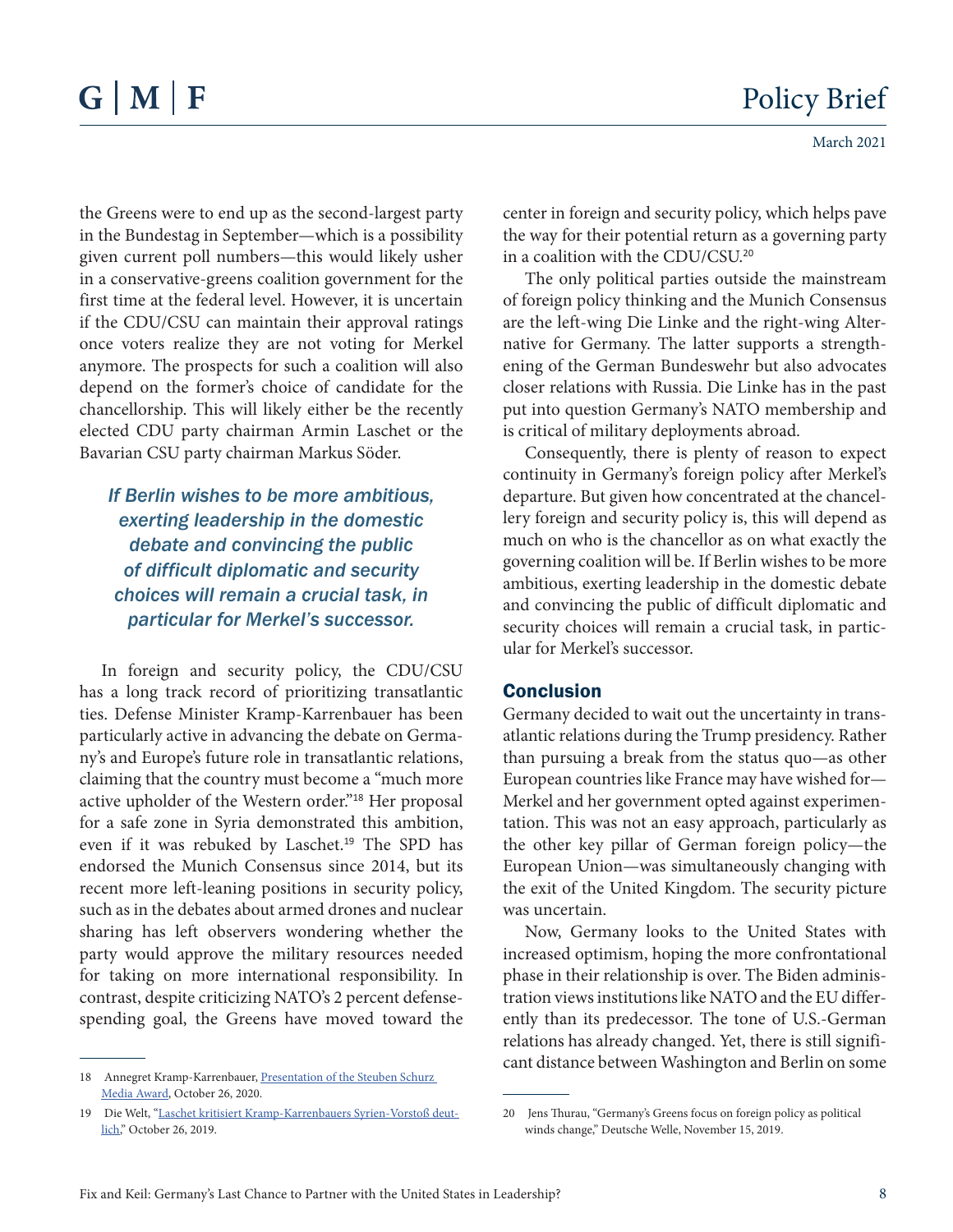key priorities. Germany will have to navigate disagree ments with the United States on various geopolitical issues, while simultaneously keeping Europe together and going through its own domestic election period, which will be the most significant one in a decadeand-a-half. At the same time, uncertainty about the future of transatlantic relations after Biden remains.

Finding ways to coordinate and deconflict approaches on important and contentious issues will be critical if the United States is to remain an enabling pillar of a more ambitious German foreign policy. Germany must also take a hard look at the regional and geopolitical challenges it faces, understanding them not just through an economic lens. Security debates, like Secretary General Jens Stoltenberg's intention to revisit NATO's strategic concept, will force Germany to confront several of the issues that create diverging opinions in Europe and across the Atlantic. It will also give Berlin an opportunity to assume more leadership.

President Gauck's initial framing of the 2014 Munich Consensus asserted that "the consequences of inaction can be just as serious, if not worse than the consequences of taking action."<sup>21</sup> Now is the moment for action for Germany. It will not be able to address the significant geopolitical shifts ahead on its own. The Biden presidency provides an important window for it to take on more European and transatlantic leadership. It may be Germany's best, last chance to deliver the promises of the 2014 Munich Consensus. This will become more difficult with presumably less transatlanticist U.S. administrations in the future, and the potential for strategic divergence in the transat lantic bond will only increase. Rather than waiting any longer, the present moment offers an opportunity for Germany to step up and partner in leadership with the United States.

<sup>21</sup> Joachim Gauck, [Speech to open 50th Munich Security Conference](https://www.bundespraesident.de/SharedDocs/Reden/EN/JoachimGauck/Reden/2014/140131-Munich-Security-Conference.html), January 31, 2014.